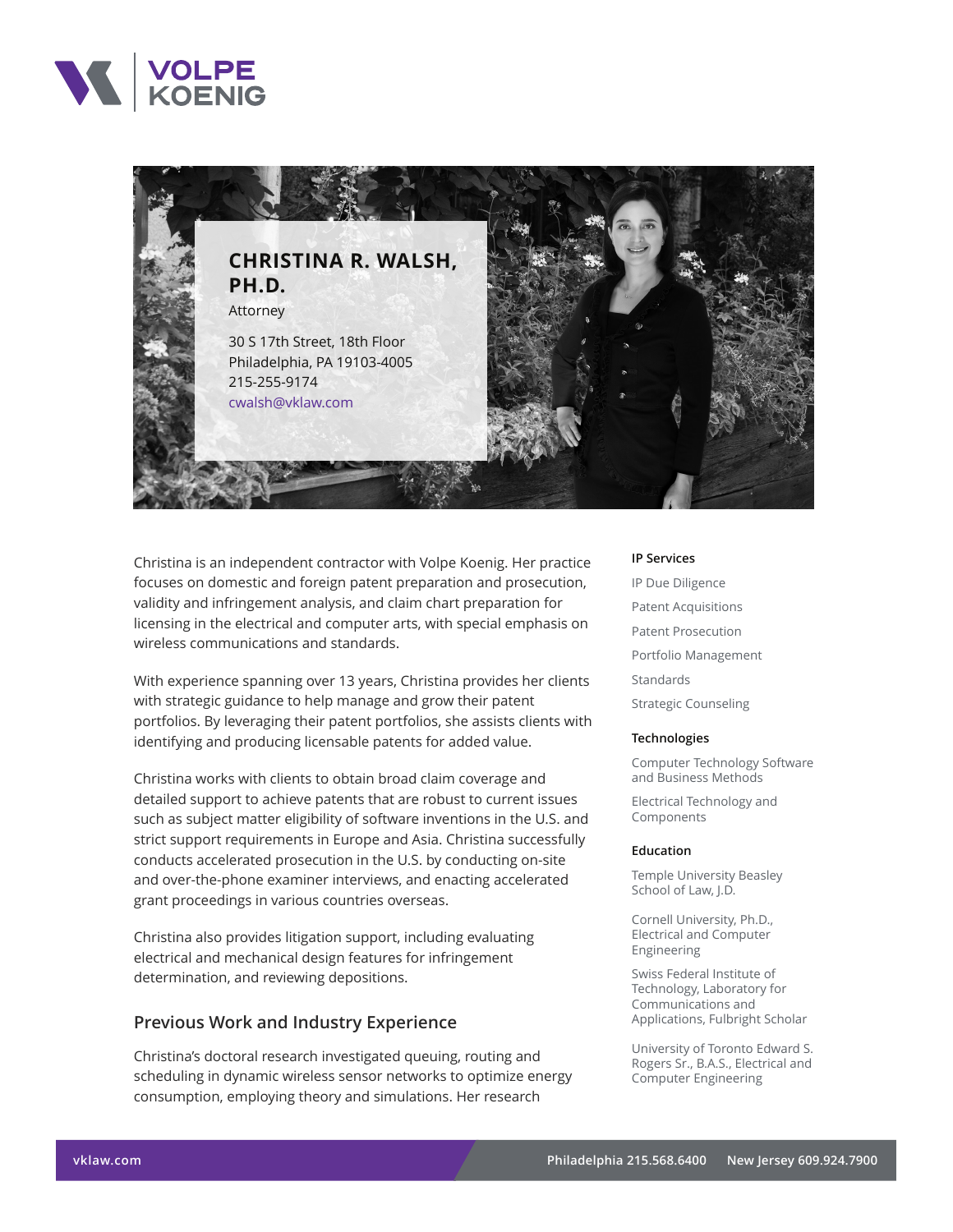

Christina R. Walsh, Ph.D.

included characterizing the detection delay of a mobile intruder by a randomly deployed sensor network with unreliable connectivity, contributing new results to percolation theory. Christina has published and presented her work in wireless sensor networks at various highprofile international IEEE and Association for Computing Machinery (ACM) conferences.

She has worked as a consultant performing prior art patent searches for cellular communication systems in connection with litigation matters. She also has industry experience as a network analyst in a large governmental organization and as a programmer in a software company.

# **Life Beyond Law**

Christina enjoys spending quality time with her family, outdoor activities including cross-country skiing, and travel.

## **Experience**

Christina works with clients to obtain patent protection in the U.S. and around the world, and focuses on such technological areas as:

- Wireless Communications (including 3GPP and 802.11 standards)
- Electronics
- Computer architecture
- Processor design
- Computer software
- Internet applications
- Computer networks
- Multimedia systems
- Video processing
- Speech processing
- LED design and lighting systems
- Medical devices
- Artificial Intelligence
- Medical Devices
- Food Wine and Spirits
- Wireless Communications

### **Admissions**

Pennsylvania New Jersey U.S. Patent and Trademark **Office**